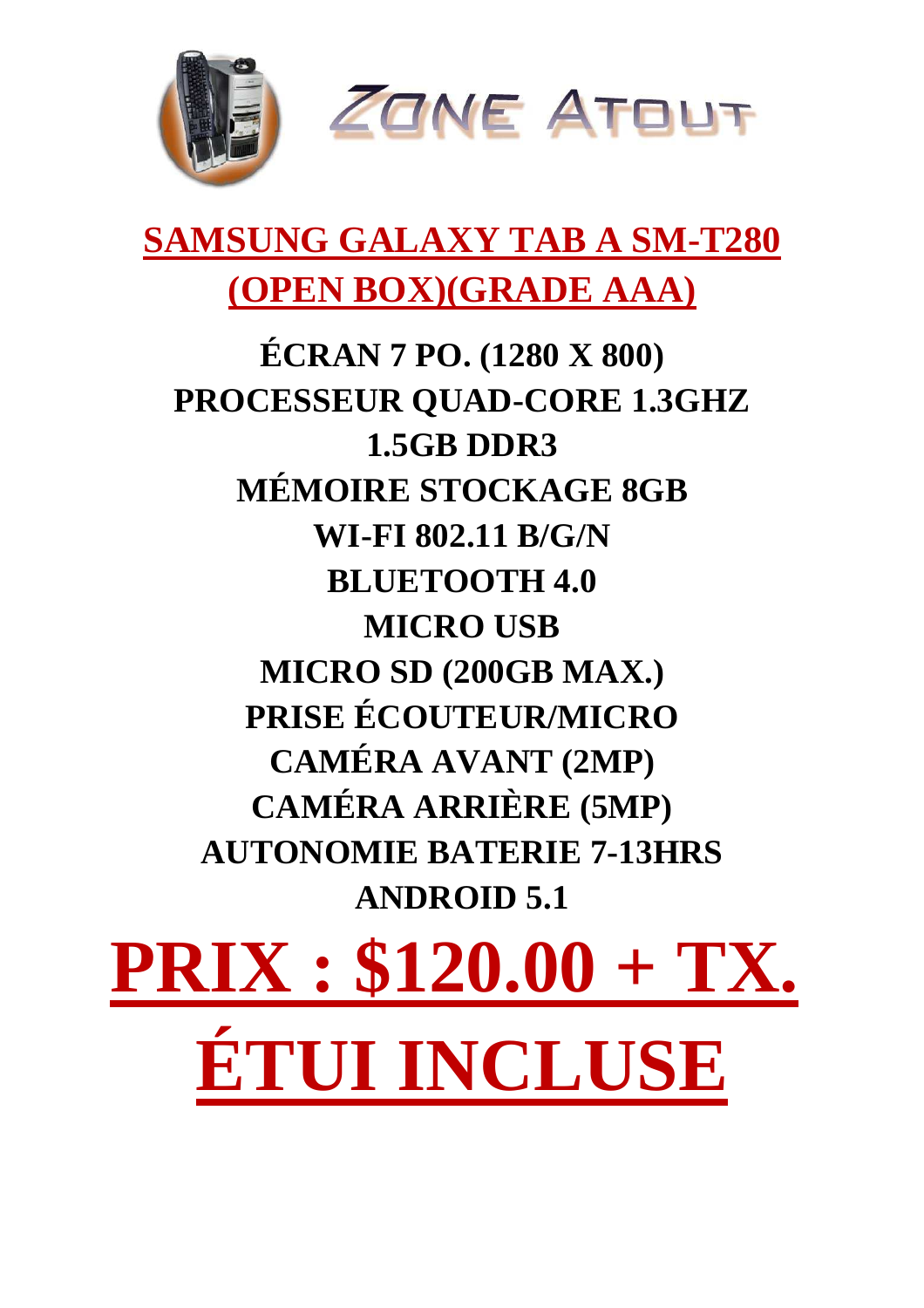

#### **SAMSUNG GALAXY TAB A7 SM-T220 REMIS À NEUF**

**ÉCRAN 8.7 PO. (1340 X 800) PROCESSEUR OCTA-CORE 2.3GHZ/1.8GHZ 3GB DDR3 MÉMOIRE STOCKAGE 32GB WI-FI 802.11 B/G/N BLUETOOTH 5.0 MICRO SD (1TB MAX.) PRISE ÉCOUTEUR/MICRO CAMÉRA AVANT (2MP) CAMÉRA ARRIÈRE (8MP) AUTONOMIE BATERIE 8-15HRS ANDROID 11 GARANTIE 90 JOURS EN MAGASIN ÉTUI INCLUS**   $$180.0$ **PRIX : \$160 + TX.**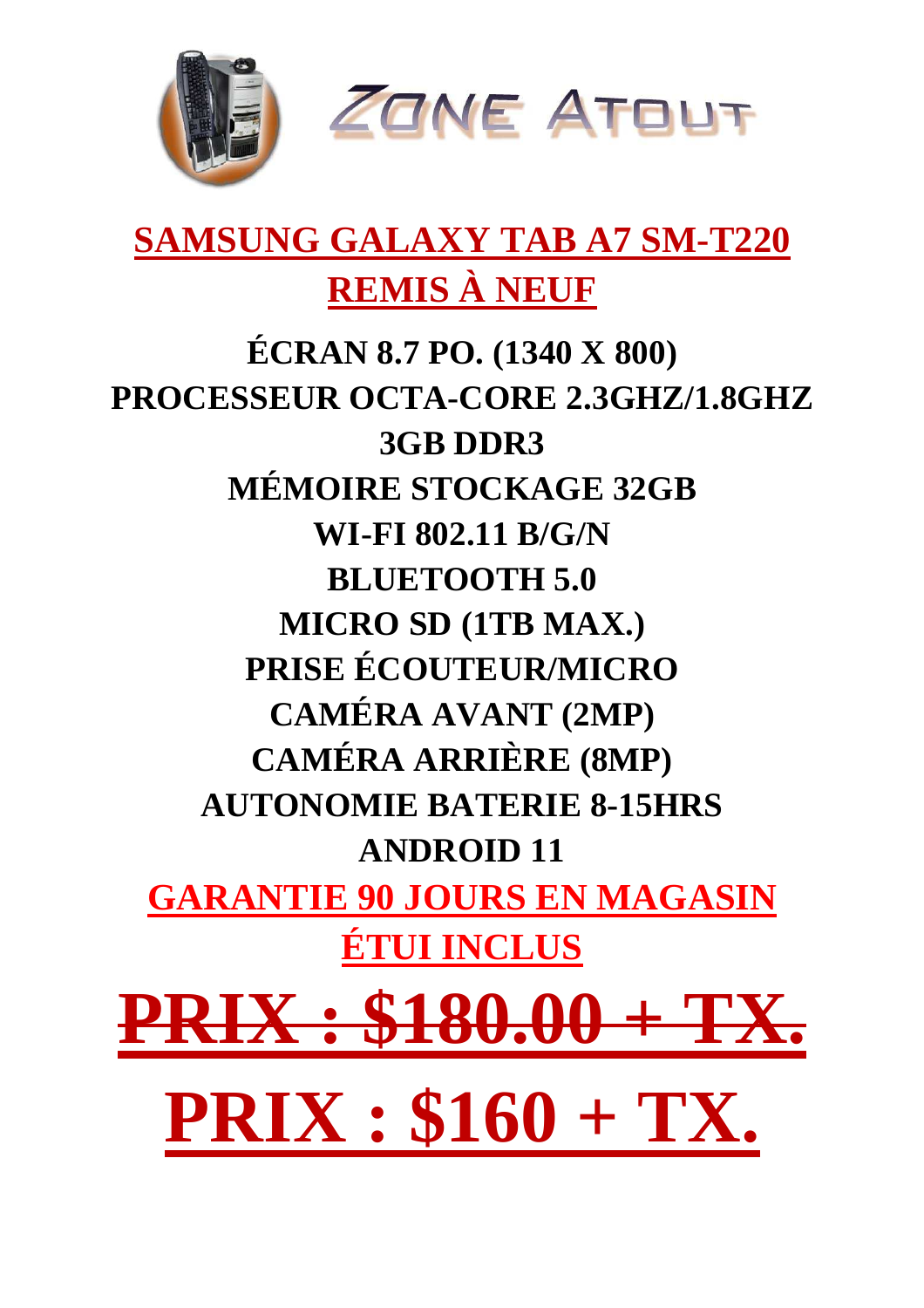

#### **SAMSUNG GALAXY TAB A7 SM-T220 OPEN BOX**

**ÉCRAN 8.7 PO. (1340 X 800) PROCESSEUR OCTA-CORE 2.3GHZ/1.8GHZ 3GB DDR3 MÉMOIRE STOCKAGE 32GB WI-FI 802.11 B/G/N BLUETOOTH 5.0 MICRO SD (1TB MAX.) PRISE ÉCOUTEUR/MICRO CAMÉRA AVANT (2MP) CAMÉRA ARRIÈRE (8MP) AUTONOMIE BATERIE 8-15HRS ANDROID 11 GARANTIE 90 JOURS EN MAGASIN ÉTUI INCLUS PRIX : \$180.00 + TX.**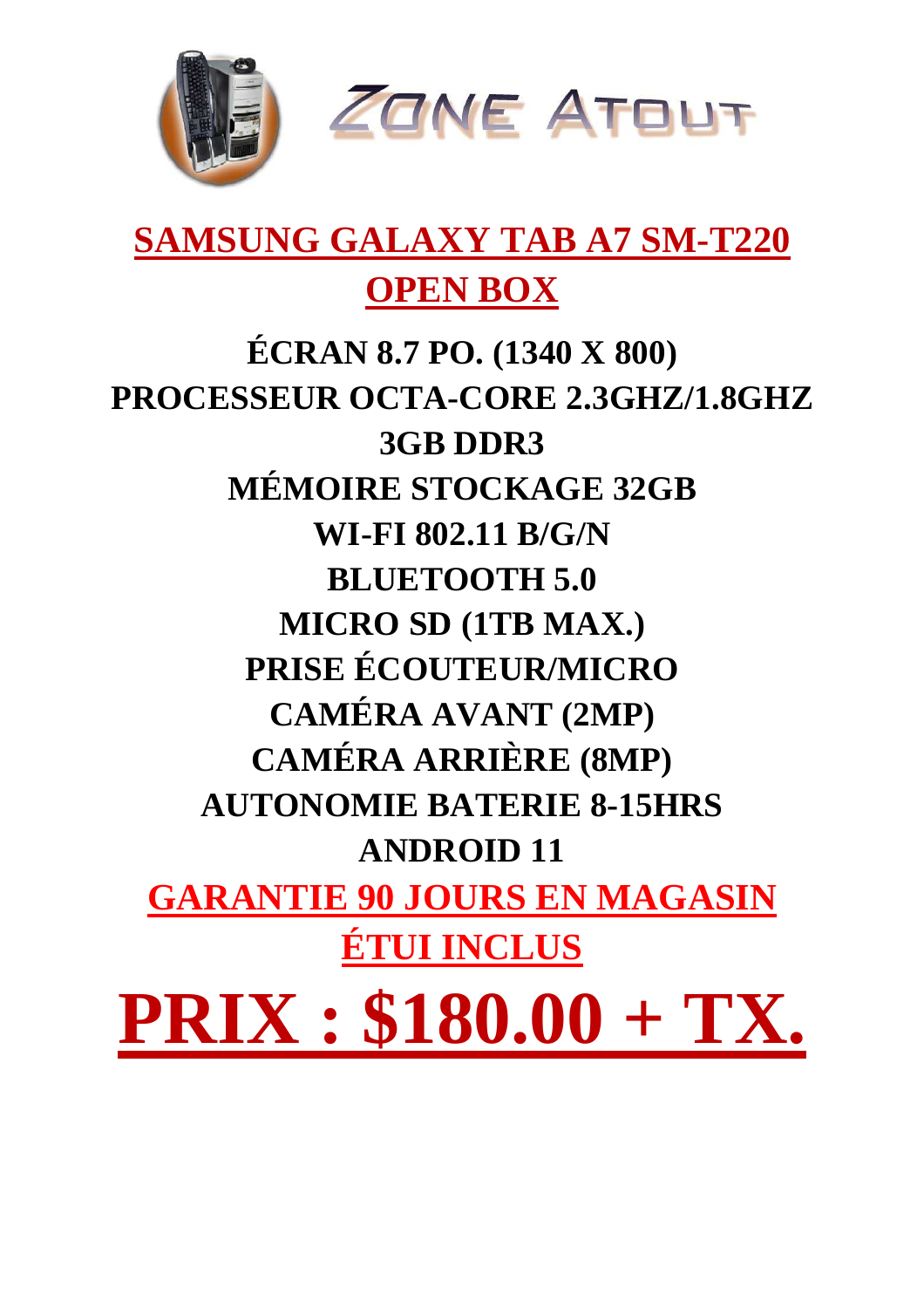

# **SAMSUNG GALAXY TAB A SM-T510N REMIS À NEUF (2 EN STOCK)**

**ÉCRAN 10.1 PO. (1920 X 1200) PROCESSEUR OCTA-CORE 1.8GHZ 2GB DDR3 MÉMOIRE STOCKAGE 32GB WI-FI 802.11 B/G/N BLUETOOTH 5.0 MICRO USB MICRO SD (512GB MAX.) PRISE ÉCOUTEUR/MICRO CAMÉRA AVANT (5MP) CAMÉRA ARRIÈRE (8MP) AUTONOMIE BATERIE 8-15HRS ANDROID 11 ÉTUI INCLUS GARANTIE 90 JOURS EN MAGASIN**  $0.00 +$ **PRIX : \$199 + TX.**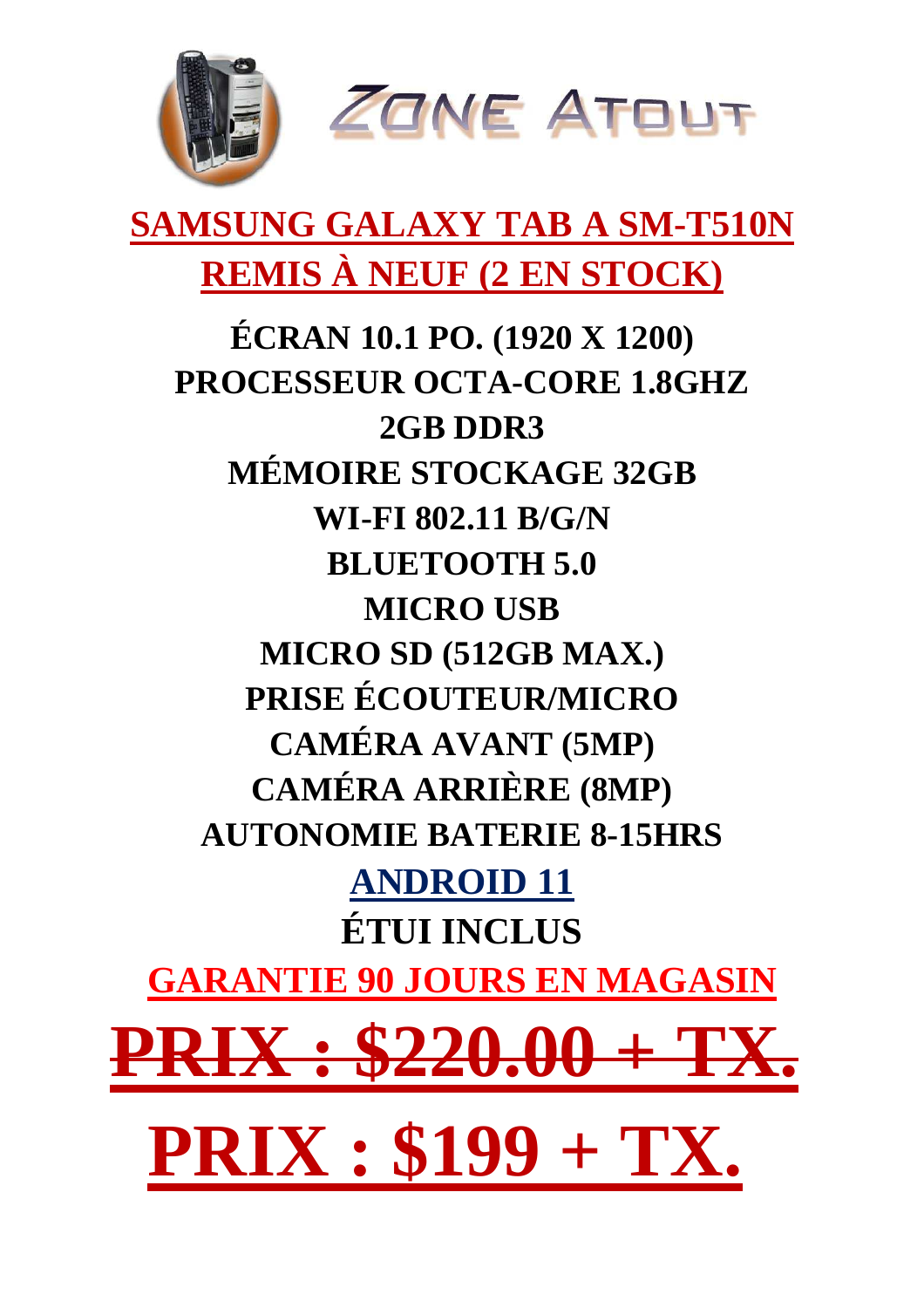

## **SAMSUNG GALAXY TAB A7 SM-T500 REMIS À NEUF (3 EN STOCK)**

**ÉCRAN 10.4 PO. (2000 X 1200) PROCESSEUR OCTA-CORE 2GHZ 3GB DDR3 MÉMOIRE STOCKAGE 32GB WI-FI 802.11 B/G/N BLUETOOTH 5.0 MICRO USB MICRO SD (1TB MAX.) PRISE ÉCOUTEUR/MICRO CAMÉRA AVANT (5MP) CAMÉRA ARRIÈRE (8MP) AUTONOMIE BATERIE 8-15HRS ANDROID 11 GARANTIE 90 JOURS EN MAGASIN ÉTUI INCLUS PRIX : \$250.00 + TX. SEULEMENT \$220 + TX.**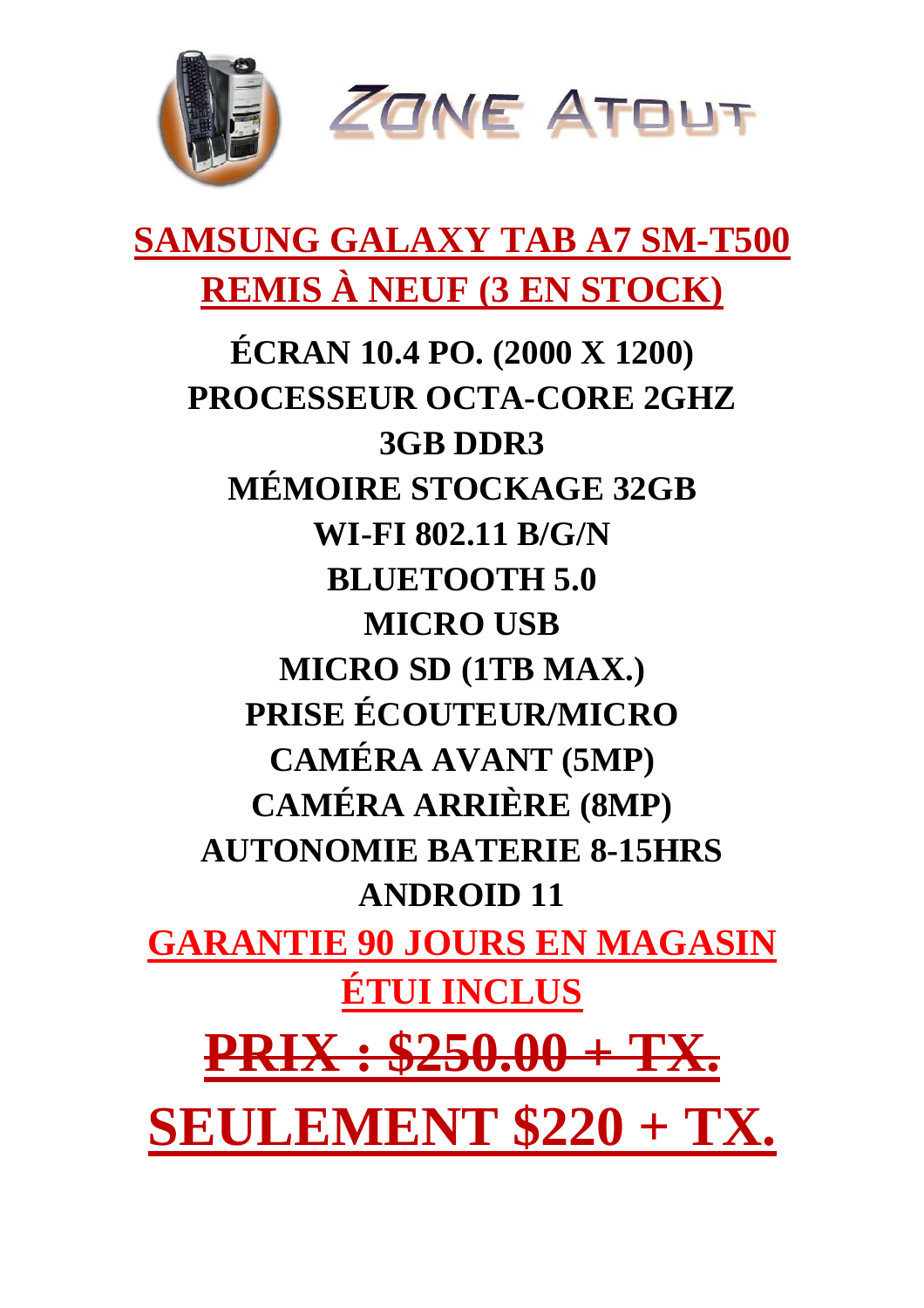

## **SAMSUNG GALAXY TAB A SM-T510N OPEN BOX**

**ÉCRAN 10.1 PO. (1920 X 1200) PROCESSEUR OCTA-CORE 1.8GHZ 2GB DDR3 MÉMOIRE STOCKAGE 32GB WI-FI 802.11 B/G/N BLUETOOTH 5.0 MICRO USB MICRO SD (512GB MAX.) PRISE ÉCOUTEUR/MICRO CAMÉRA AVANT (5MP) CAMÉRA ARRIÈRE (8MP) AUTONOMIE BATERIE 8-15HRS ANDROID 11 ÉTUI INCLUS GARANTIE 90 JOURS EN MAGASIN PRIX : \$220.00 + TX.**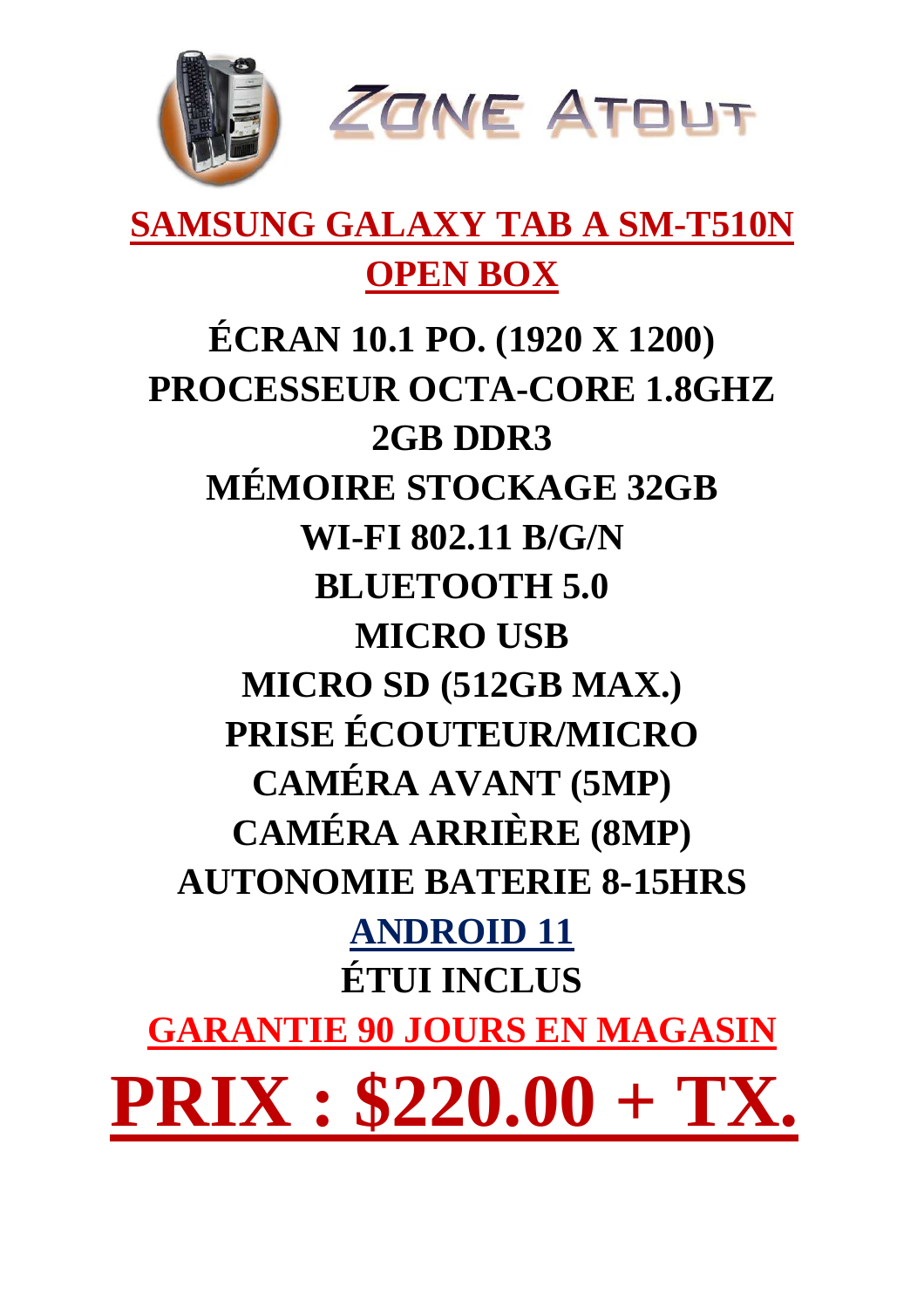

# **TABLETTE ACER ENDURO URBAN T1 ÉCRAN 10.1 PO. (OPEN BOX) (GRADE AAA) ÉCRAN 10.1 PO. (1920 X 1200) PROCESSEUR QUAD-CORE 1.5GHZ 2GB DDR3 MÉMOIRE STOCKAGE 32GB WI-FI 802.11 B/G/N BLUETOOTH 4.1 MICRO USB MICRO SD (128GB MAX.) PRISE ÉCOUTEUR/MICRO CAMÉRA AVANT (2MP) CAMÉRA ARRIÈRE (5MP) AUTONOMIE BATERIE 8-14HRS ANDROID 10 GARANTIE 90 JOURS EN MAGASIN PRIX : \$240 + TX.**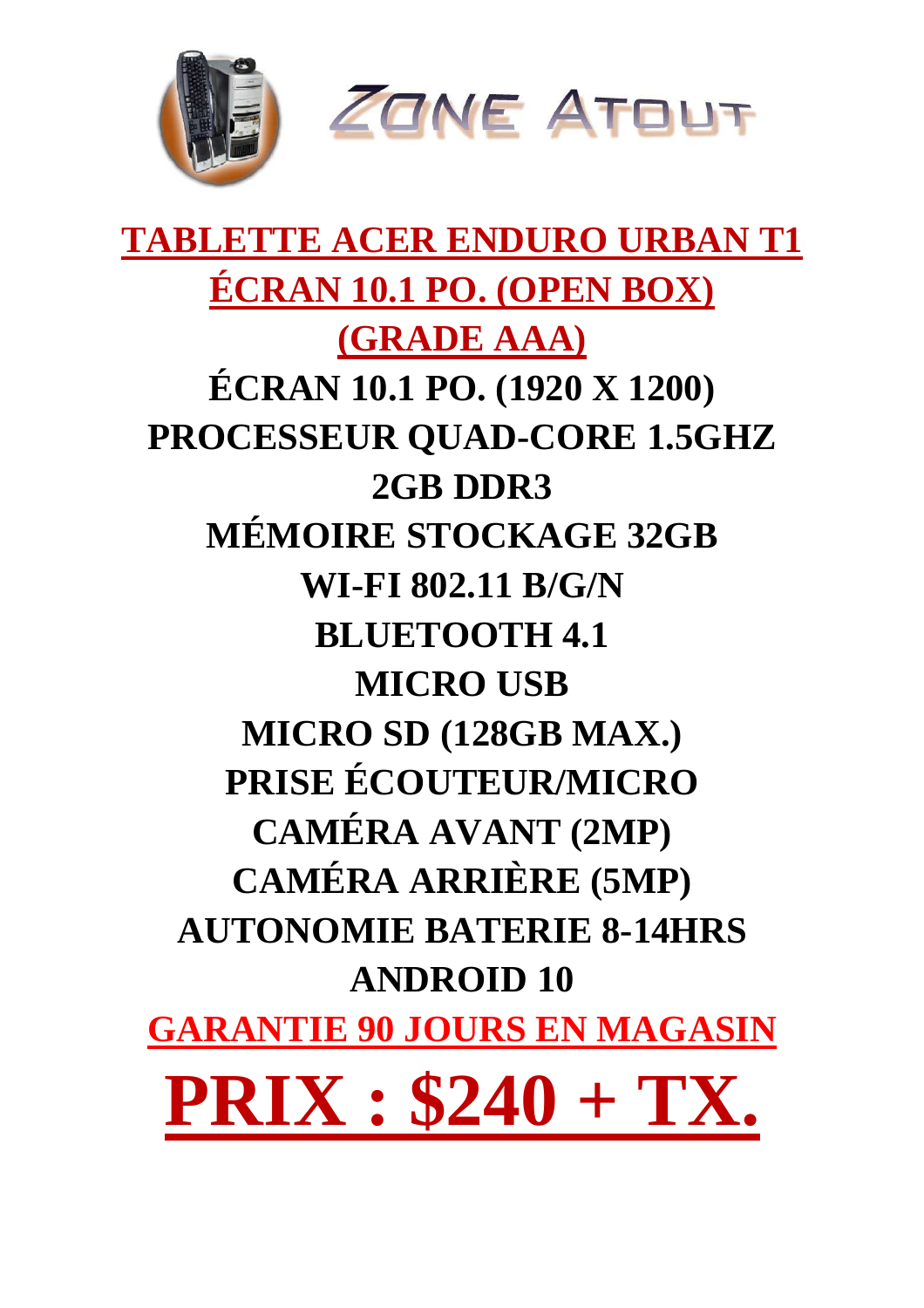

#### **SAMSUNG GALAXY TAB A7 SM-T500 BOITE OUVERTE**

# **ÉCRAN 10.4 PO. (2000 X 1200) PROCESSEUR OCTA-CORE 2GHZ 3GB DDR3 MÉMOIRE STOCKAGE 32GB WI-FI 802.11 B/G/N BLUETOOTH 5.0 MICRO USB MICRO SD (1TB MAX.) PRISE ÉCOUTEUR/MICRO CAMÉRA AVANT (5MP) CAMÉRA ARRIÈRE (8MP) AUTONOMIE BATERIE 8-15HRS ANDROID 11 GARANTIE 90 JOURS EN MAGASIN ÉTUI INCLUS PRIX : \$250.00 + TX.**